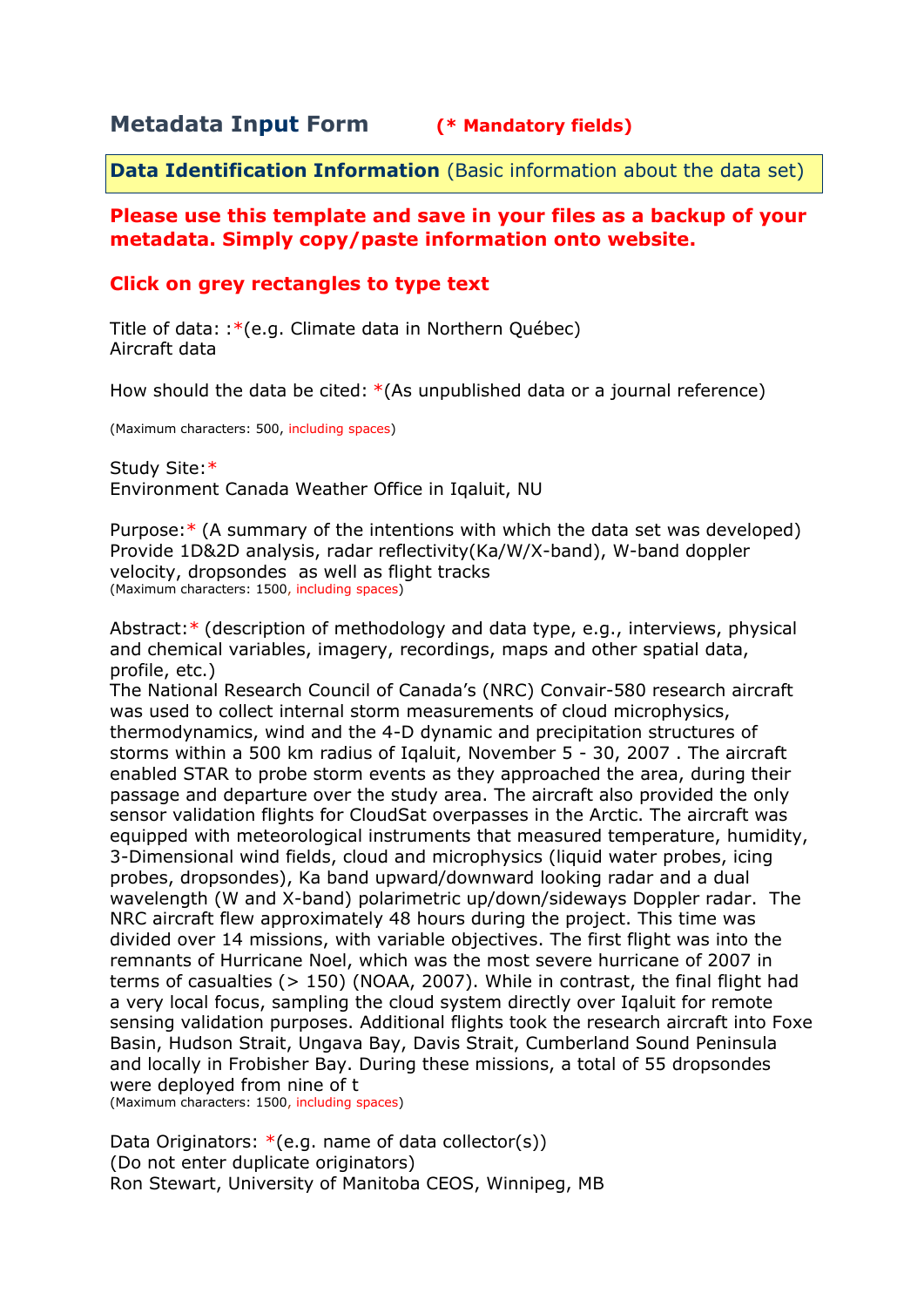John Hanesiak,University of Manitoba CEOS, Winnipeg, MB

Kent Moore, University of Toronto, Toronto, ON

Peter Taylor, York University, Toronto, ON

Walter Strapp, Cloud Physics and Severe Weather Division, Environment Canada, Ottawa, ON

Mengistu Wolde, Flight Research Laboratory, National Research Council of Canada, Ottawa, ON

Links to data (if available, enter NI Email address if direct link is not yet available):

Status of data:\* Click on grey rectangle to view scroll down menu Completed

Maintenance and update frequency:\* Click on grey rectangle to view scroll down menu As needed

## **Geographic Coordinates** (in decimal format)

#### **Research Area** \*

Coordinates should be in the range of -90.0000 to 90.0000 for the latitude and -180.0000 to 180.0000 for the longitude

| North (latitude N): | 69°03.07'          |
|---------------------|--------------------|
| South (latitude N): | $53^{\circ}19.38'$ |
| West (longitude W): | 66°27.38'          |

East (longitude W): 61˚59.63'

### **Time Period** (covered by the data set)

### \* Select entry from scroll down menu on website

| Start Year: * 2007 |  |
|--------------------|--|
| Start Month: *Nov  |  |
| Start Day:* 05     |  |

End Year: \* 2007 End Month:\*Nov End Day: $*28$ 

**Keywords** (see Keywords Library)